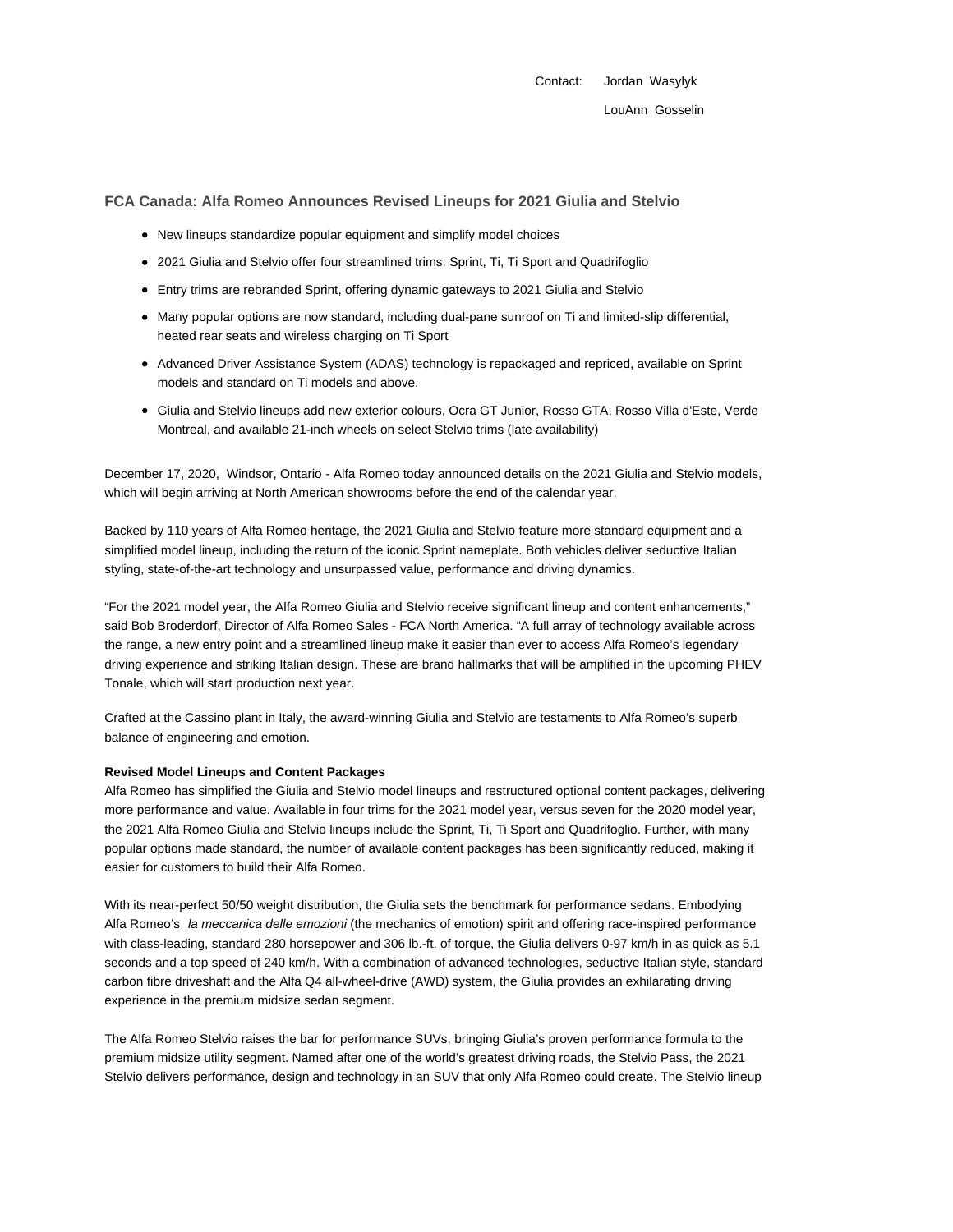is a testament to Alfa Romeo's perfect balance of engineering and emotion. Infused with Italian passion, artisanship and innovation, the Alfa Romeo Stelvio is designed for driving enthusiasts to conquer the road.

For 2021, four new exterior colours are available for Giulia and Stelvio (Late availability):

- Ocra GT Junior
- Rosso GTA
- Rosso Villa d'Este
- Verde Montreal

#### **Return of the Sprint**

Harkening back to the Bertone-designed 1954 Giulietta Sprint, the first Sprint nameplate to appear on an Alfa Romeo, and to the 1965 Giulia Sprint GTA, arguably the most recognized example of the nameplate, the Sprint name holds a rich and longstanding history for the brand, making this a fitting return on the 2021 Giulia and Stelvio.

As entry points to their lineups, the 2021 Giulia Sprint and 2021 Stelvio Sprint offer class-leading levels of standard equipment unmatched by competitors from Europe and Asia. The Sprint trims' long list of standard equipment includes a 280-horsepower turbocharged engine, 8-speed automatic transmission, bi-xenon headlamps, Brembo front brakes, heated leather front seats, 10-way power front seats, remote start, keyless entry, 8.8-inch multi-touch display, Forward Collision Warning with Full-Speed Stop, Apple CarPlay, Android Auto and SiriusXM radio. A premium leather-wrapped shifter and a race-inspired steering wheel for all Sprint trims feature Alfa Romeo's characteristic steering-wheel-mounted push-button start. Standard laminated glass helps improve both cabin ambience and the overall driving experience.

Sprint trims feature the Alfa Q4 AWD system standard. New content packages include a Performance Package (limited-slip differential, steering-column-mounted aluminum paddle shifters), Sun & Sound Package (dual-pane sunroof, 10-speaker audio) and Active Assist I Package, which features Active Blind-spot Assist, automatic-dimming exterior mirrors, Front and Rear Park Assist sensors, adaptive cruise control with full-speed stop and go, automatic high-beam headlamp control and Lane Departure Warning.

#### **Ti and Ti Sport Add Key Standard Equipment**

New for 2021, standard equipment on the Giulia Ti and Stelvio Ti includes a dual-pane sunroof and on Stelvio a handsfree liftgate. Both models also feature the Active Assist II Package as standard; includes: Driver attention alert, automatic-dimming exterior mirrors, Infrared windshield, Automatic high beam headlamp control, Adaptive cruise control, Intelligent speed assist, Highway assist, Lane keep assist, Traffic sign recognition, Traffic Jam assist and Active blind-spot assist.

 For Giulia Ti Sport and Stelvio Ti Sport, the equipment list is further enhanced for 2021, with standard limited-slip differential and dark exhaust. Inside, a Wireless Charging Pad and heated rear seats are also standard. Stelvio Ti Sport also adds a standard sport rear diffuser and 20-inch Sport 5-hole aluminum wheels. New 21-inch 5-hole aluminum wheels are optional on Stelvio Ti and Stelvio Ti Sport.

Customers can now select from new content packages, including a Lusso Package (Ti) and Carbon Package (Ti Sport). With build-complexity reduced by more than 90%, customers gain a clearer view of their desired model and options, realizing lower year-over-year prices.

#### **Quadrifoglio = Halo**

Alfa Romeo continues to offer the Giulia Quadrifoglio and Stelvio Quadrifoglio as the "halo" vehicles for the brand. The storied nameplate highlights Alfa Romeo's motorsports expertise with best-in-class, 505-horsepower, 2.9-litre, twin-turbocharged V-6 engine, capable of launching the Giulia Quadrifoglio from 0-97 km/h in 3.8 seconds and the allwheel-drive Stelvio Quadrifoglio from 0-97 km/h in just 3.6 seconds. Plus, the Giulia Quadrifoglio set a Nürburgring record lap time of 7:32, while the Stelvio Quadrifoglio recorded a lap time of 7:51.7, a staggering feat for a five-seat premium SUV.

As Alfa Romeo's ultimate performance iterations, the Giulia Quadrifoglio and Stelvio Quadrifoglio come standard with dynamic dual-mode quad exhaust, Brembo high-performance brakes, torque-vectoring rear differential, independent adaptive damping suspension, leather/Alcantara sport seats, genuine carbon fibre interior trim and Alfa DNA Pro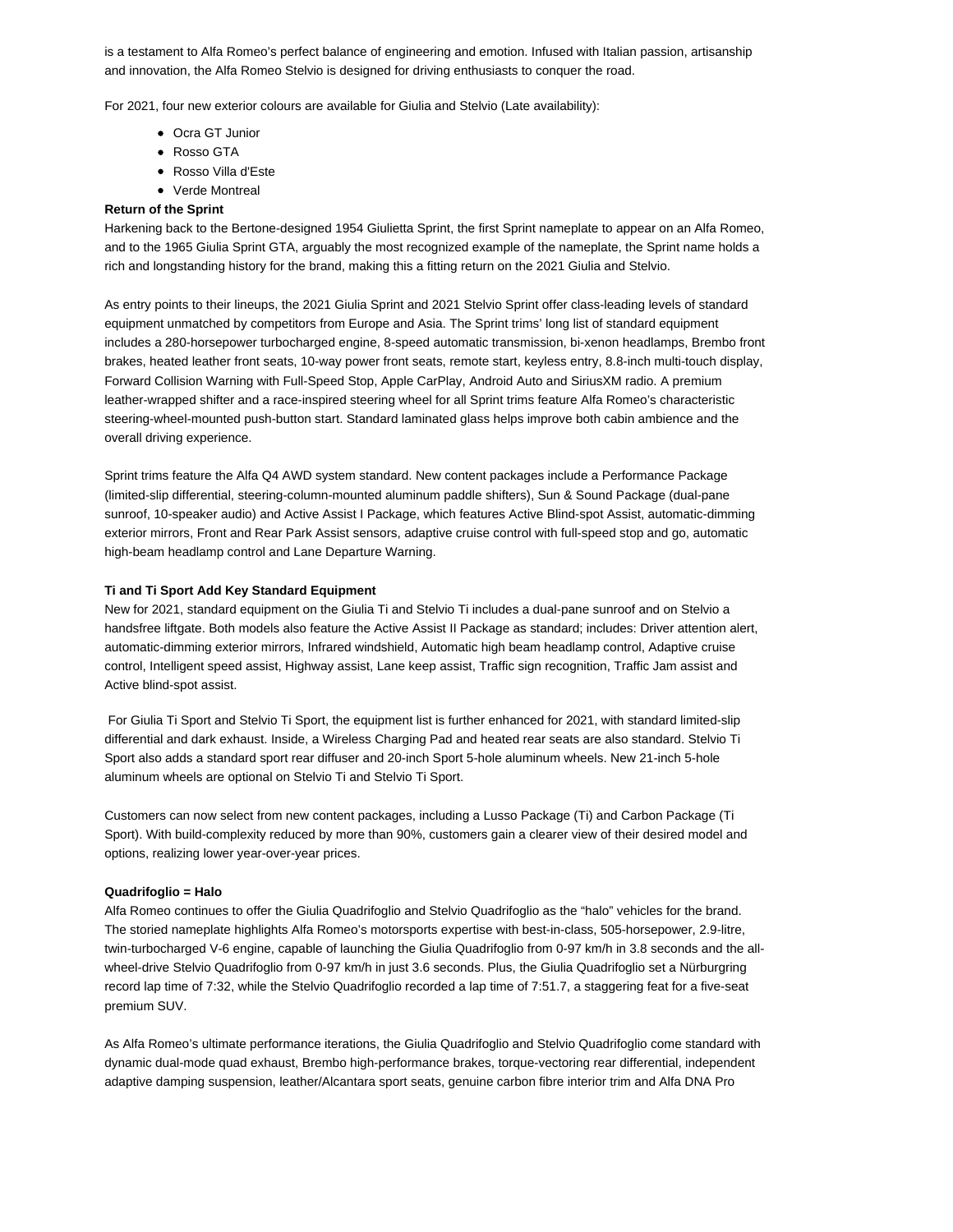Drive Mode Selector with Race Mode. For 2021, the Stelvio Quadrifoglio can be equipped with optional 21-inch 5-hole aluminum wheels in dark or silver finish (late availability).

#### **Premium Interiors and Technology**

Inside every 2021 Giulia and Stelvio lies a refined centre console featuring a machine-knurled aluminum-look rotary dial, premium knob materials and ample storage capacity. An Italian flag badge at the base of the shifter signifies the country from which these vehicles were born, designed and crafted. Large cup holders in the Giulia, plus a phone storage area with available wireless charging, round out the upscale environment.

A standard 8.8-inch centre touchscreen display offers a selection of interactive widgets and a horizontal scroll layout, which provides additional personalization options and enhanced interactivity and visibility. Performance pages allow drivers to track key performance metrics while digital HVAC and other controls enhance functionality. Drivers and passengers can customize the home page by selecting their tailored layout. Reconfigurable widgets provide quick and easy access to key functions, such as radio, media, smartphone, navigation, climate control and more.

The standard 7-inch thin-film transistor (TFT) instrument cluster screen displays information in an easy-to-read format, incorporating Advanced Driver Assistance System (ADAS) and level II autonomous driving functions. The system also includes vehicle information pages providing real-time data that puts the driver at the centre.

### **Advanced Safety and Technology Features with Level II Autonomy**

The 2021 Giulia and Stelvio offer a full set of available ADAS functions, including level II autonomous capability that enables the vehicle to control acceleration, braking, and steering, providing the driver with the perfect balance between driving pleasure and autonomous control.

Level II ADAS functions include:

- Highway Assist System
- Traffic Jam Assist System
- Traffic Sign Recognition
- Intelligent Speed Assist
- Lane Keep Assist
- Active Blind-spot Assist
- Driver Attention Alert
- Standard Full-speed Forward Collision Warning-Plus

Additional standard and available connectivity features include Wi-Fi hotspot, mobile app with remote operations, SOS Call (private) and Roadside Assistance, Vehicle Finder, Stolen Vehicle Locator and Assistance, as well as select Firmware Over the Air (OTA) updates.

### **2021 Model Year Pricing**

2021 Alfa Romeo Giulia and Stelvio Canadian Manufacturer's Suggested Retail Price (MSRP), excluding \$1,895 destination for Sprint, Ti, Ti Sport and \$2,595 destination for Quadrifoglio, starts at:

- Giulia Sprint: \$52,495
- Giulia Ti: \$56,995
- Giulia Ti Sport: \$59,395
- Giulia Quadrifoglio: \$93,395
- Stelvio Sprint: \$54,595
- Stelvio Ti: \$59,095
- Stelvio Ti Sport: \$62,295
- Stelvio Quadrifoglio: \$98,995

## **Alfa Romeo**

Celebrating 110 years of heritage, Alfa Romeo has designed and crafted some of the most stylish and sporty cars in automotive history. That tradition lives on today as Alfa Romeo continues to take a unique and innovative approach to designing automobiles. The Alfa Romeo Stelvio sets a new benchmark in performance, style and technology in an SUV. The award-winning Alfa Romeo Giulia delivers race-inspired performance, advanced technologies and an exhilarating driving